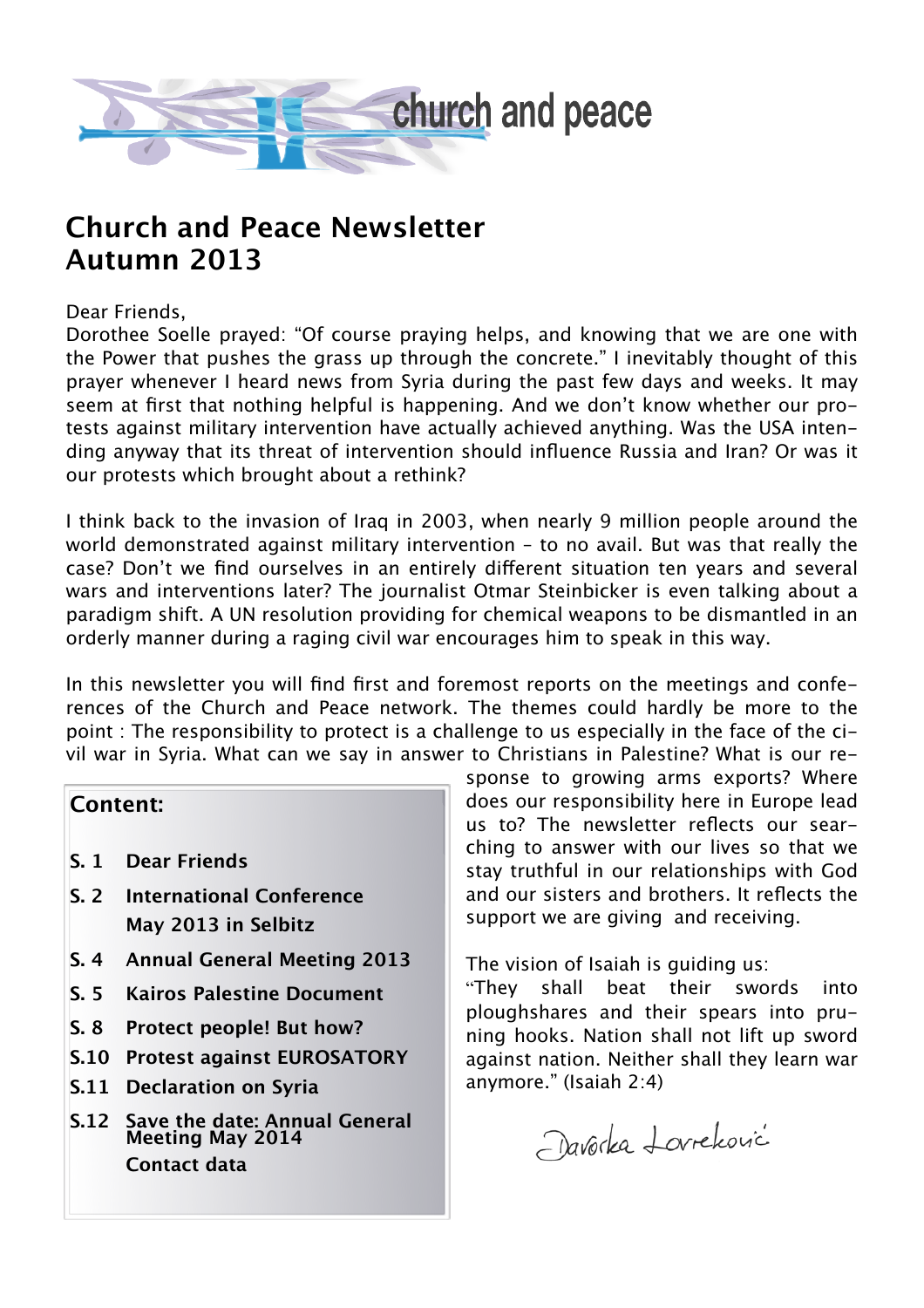

*Discussing the lectures in small group discussions* 

# **"Seek the Welfare of the City"**

**International Conference of Church and Peace, 31.5. - 2.6.2013 in Selbitz**

"Many things are not good in this city. Millions of people are on the run from environmental degradation and poverty, arms exports, and armed conflict. Structural violence is enshrined in public policy and civic engagement often seems undesirable."

With these words Davorka Lovreković, the new General Secretary, introduced the theme of the International Conference of

Church and Peace. What remains for Christians? Is there a different way for congregations, communities, and churches than to adapt unresistingly to society's political principles and to retreat into spiritual crannies? How can Christians today follow their calling to be salt and light in a world full of injustice and violence? Where are they called to resist and to throw a spanner into the efficient machinery of institutional violence?

Conference participants from eleven countries grappled with these issues in the spacious premises of the Kommunität Christusbruderschaft Selbitz, a corporate member of the European Network of Church and Peace.

In his keynote speech, **Ullrich Hahn**, a lawyer specializing in immigration and asylum law and President of the German branch of the International Fellowship of Reconciliation, formulated concisely the prophetic mission of the church as he sees them in biblical sources. His theses on the relationship of Christians to state authority sparked lively discussions in the subsequent discussion groups.

**Lloyd Pietersen**, British New Testament scholar and member of the steering committee of the Anabaptist Network in Great Britain and Ireland, asked the question, "What would Paul say to the Occupy movement?" In a dynamic presentation, he brought alive to his listeners the historical context in which Paul wrote his Letter to the Romans and then presented an interpretation of Romans 13:1-7, a passage of central importance to the relationship of Christians with the State.

**"An increasing number of New Testament scholars are recognising that the language of the New Testament regularly subverts imperial claims.**

**(...) Just as the earliest Christian martyrs refused to worship Caesar, knowing that such refusal was an act of treason, so we refuse to worship Mars, the god of war, Mammon, the god of wealth and Technē, the goddess of technology. Or, in twenty-first century terms, we will not worship at the shrine of the military-industrial complex that drives so much of the world's economies." (...)**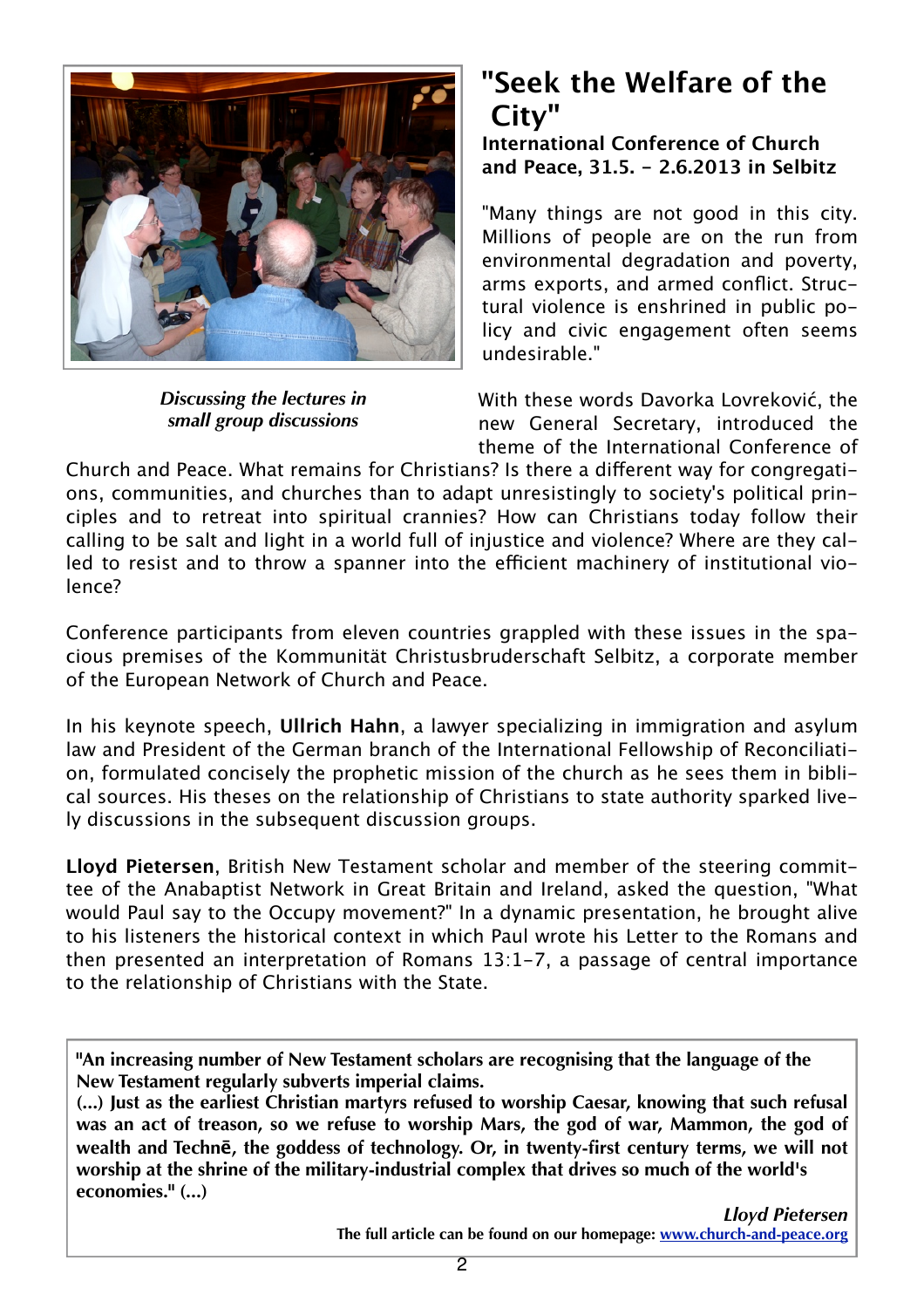In his response, **Alen Kristić**, a Catholic scholar of religious studies from Bosnia, who is currently engaged in research and teaching at the University of Graz, took a critical look at the relationship between the respective dominant religious communities and political trends in the countries of former Yugoslavia. Under these conditions, prophetic power emerges only through individuals and through religious minorities who have organized themselves into interdenominational groups.

**Janna Postma**, a Mennonite counsellor and pastor in a district on the outskirts of The Hague that is heavily shaped by the immigrant community, discussed the dislocation experienced by many people in our day and so gave context to the words of Jeremiah 29:1-14 forming the title of the Conference.

Discussions in the working groups that followed represented the entire spectrum of



*Alen Kristi***ć***: Church and society structures are interdependent. Life-promoting engagement of the churches is urgently needed.*

diverse Christian engagement in society: internal church discussion around the concept of "just peace" and its implementation in a community such as the Christusbruderschaft; specific conflicts, such as in Syria and Mali; art; speaking prophetically while still remaining in dialogue; and concrete examples of Christian commitment, such as working with refugees in Germany, with socially excluded groups in Serbia, or with oppressed aboriginal people in Canada.

The intense content-based sessions were interspersed with opportunities for prayer and worship as well as a lively evening of music and entertainment where many facets of the biblical "Shalom" came to expression as participants revealed artistic talents in often joyful, but sometimes also thought-provoking contributions. In his sermon, Martin Wirth, spiritual director of the Christusbruderschaft, developed this theme of Shalom as "the dawn colour of an anticipated new day" that suffuses every social commitment arising from Christian motivation.

Robert Seither, translated by Kim Comer

**"A turning point for religious communities towards political socialization into democratic political culture as a form of peacemaking would not represent a mere accommodation to what is socially desirable but in truth a religious catharsis. I suggest to reflect on the prevailing models of political socialisation in our local religious communities. I would like to make clear that content and values of the conscience of the believers who belong to the local religious communities are interdependent with the content and values that shape their conscience as citizens. Awarness of the responsibility of every local religious community, each individual and society for the construction of peace depends on the prevailing values and content that both the believers and society is transporting."**

> **Alen Kristić The full article can be found on our homepage: [www.church-and-peace.org](http://www.church-and-peace.org)**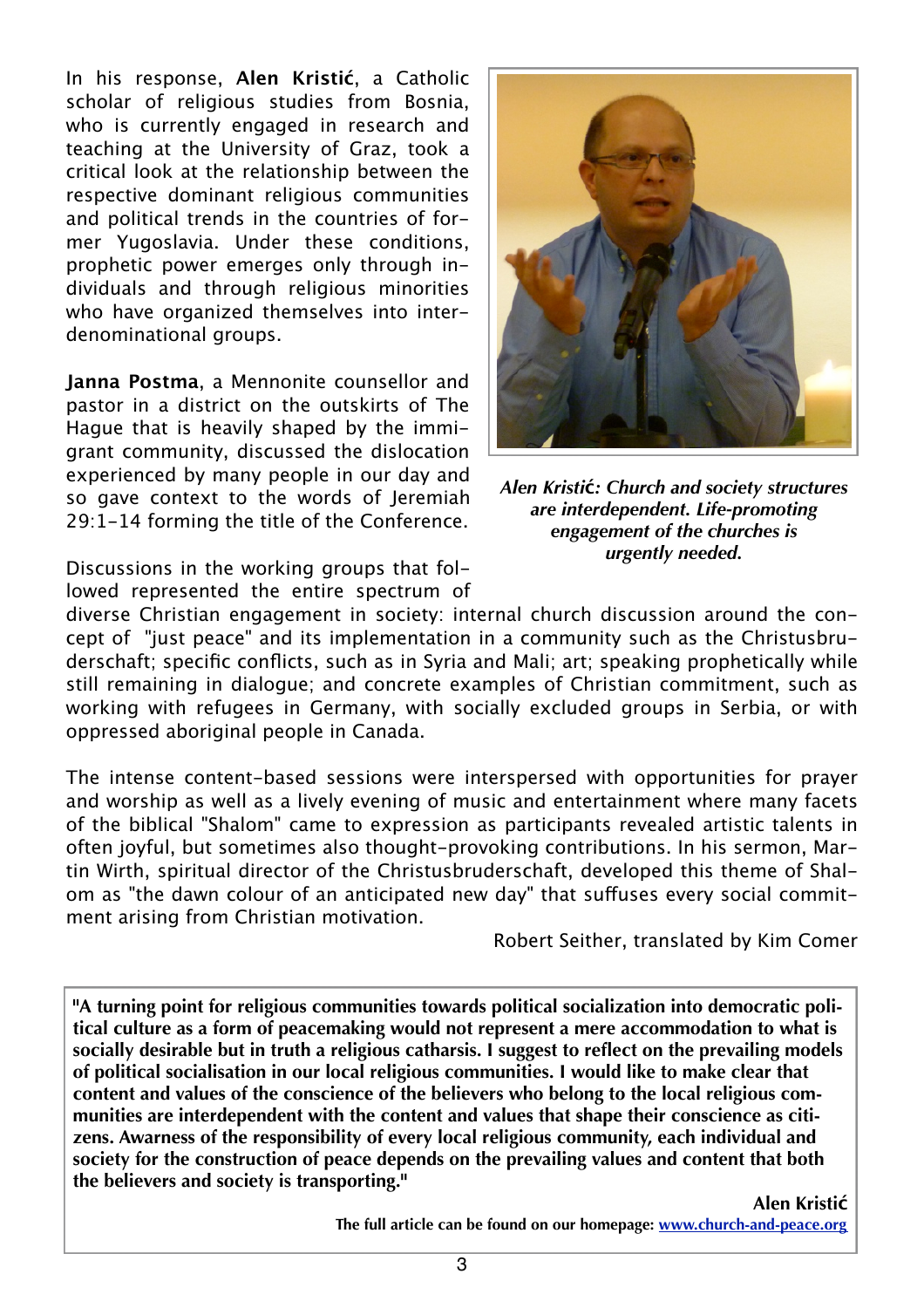### **Annual General Meeting 2013 How does working for peace look like nowadays? Report by Bernard Dangeard, Communauté de l'Arche**

The Annual General Meeting is held annually, whereas the international conference takes place only every other year. This year's Annual General Meeting began on a Thursday evening, 30 May 2013, with a round of introductions: every participant was able to report briefly on their own work during the past year or the work of their group. Only the "Southeast Europe" region had sent a written report of their activities in advance of the Annual General Meeting; they work under much more difficult circumstances than the rest of us, supporting "the poor" (old people, children, Roma…), organising training in nonviolence or in how communities can live together after they have been at loggerheads for centuries and fought each other in the recent past. (The written report is available on request from the office.)

The regular business of an Annual General Meeting includes something which we have been doing for several years now in the Communauté de l'Arche: agreeing the budget. Funds are very low. During the past year time was spent on finding a new General Secretary to follow Marie-Noëlle von der Recke. The post was advertised and a search committee established which conducted interviews and made recommendations to the Administrative Committee.

The verbal reports of both Martin Schuler and Davorka Lovreković made it clear how important face-to-face meetings are along with e-mails and other written communications. One of the tasks of the international staff is to visit groups and individuals. It is



*Marie-Noëlle von der Recke listening to the speaches offering thanks for her fruitful work*

these personal contacts and the exchange of information via the international office and between members which keeps Church and Peace alive.

Henk Blom, representing Dutch Mennonites, asked what working for peace should entail nowadays. He provoked a lively discussion. This question, and also the question as to how we can bring the network to life so that members have more contact with each other, continue to be central to our thinking and reflections.

There were many grey-haired folk, admittedly, but some young people had come along as well, especially from southeast Europe: Serbia, Croatia, Macedonia, Bosnia – a group of 17 people amongst a total of 90 registered participants.

On Friday afternoon there was a moving farewell to Marie-Noëlle as General Secretary with speeches, music and flowers.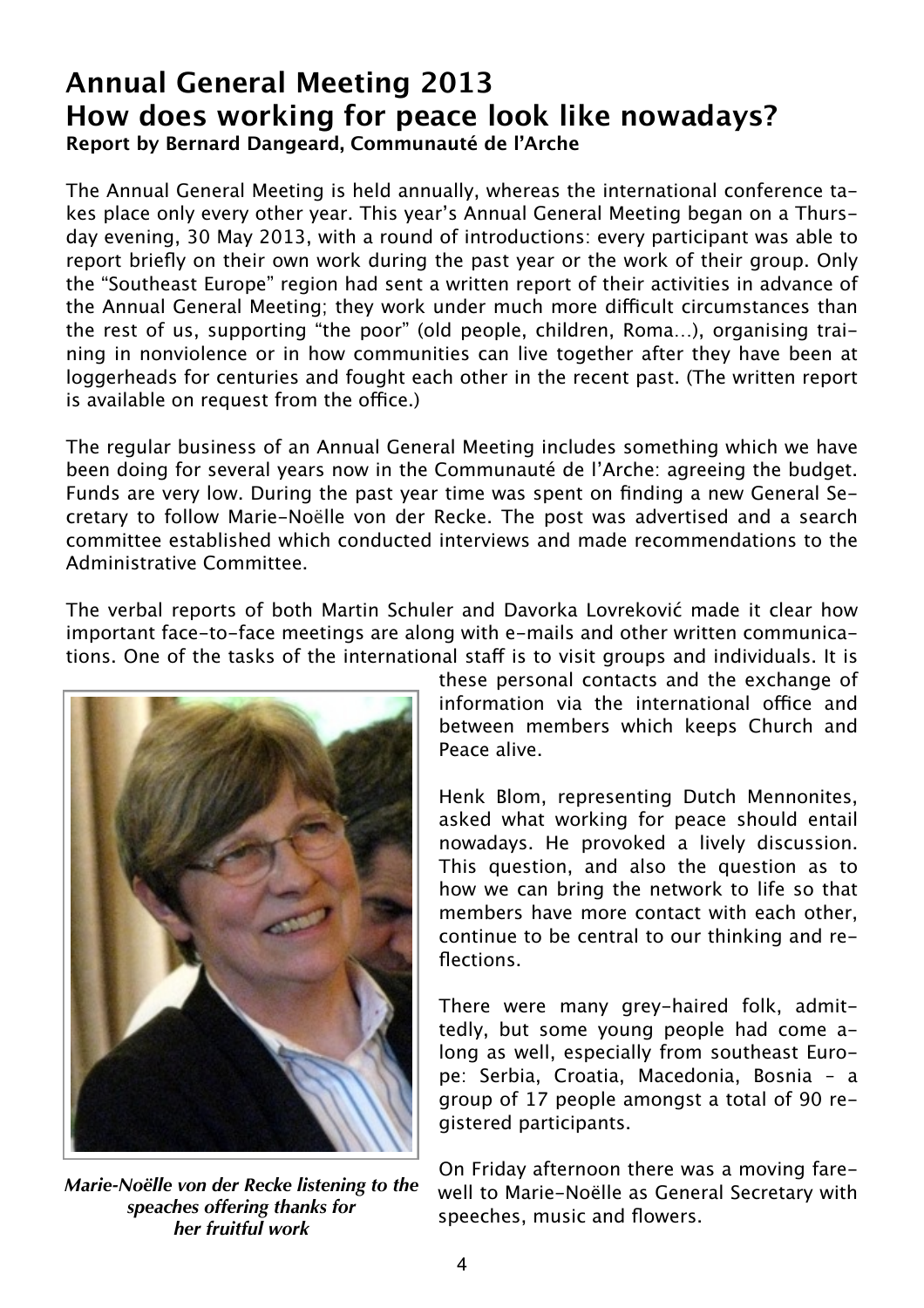# **"A word of faith, hope and love from the heart of suffering."**

**Viola Raheb presented the Kairos Palestine Document which has proven to be a challenge to all Christians who are working for reconciliation: what are concrete steps we can undertake as individual and as a community?**

The Kairos Document issued by Christians in Palestine in 2009 begins with these words: "We, a group of Christian Palestinians, after prayer, reflection and an exchange of opinion, cry out from within the suffering in our country, under the Israeli occupation, with a cry of hope in the absence of all hope, a cry full of prayer and faith in a God ever vigilant, in God's divine providence for all the inhabitants of this land. … We proclaim our word based on our Christian faith and our sense of Palestinian belonging – a word of faith, hope and love."



*Viola Raheb*

The Kairos Palestine Document was brought to life during our conference by talks given by Viola Raheb, a Palestinian theologian who lives in Vienna.

The Kairos Palestine Document is a document of faith and a working paper written from the point of view of those who are afflicted. It arose out of a particular context in a time of hopelessness. The document is addressed in the first place to Christian and then to Muslim Palestinians and aims to provide them with identity, hope and ideas for action. It is consciously and deliberately expressed in a way that is different from that of communications from church hierarchies in the past.

### **The occupation is determining the life of the people**

The situation in the country is described clearly and courageously but without exaggeration. Starting with Jeremiah 6:14 "They say 'Peace, peace' when there is no peace", the authors say: "The reality is one of Israeli occupation", which brings the loss of our freedom, the separation Wall, inhuman conditions in the Gaza Strip, on-going expropriation of land for Israeli settlements, daily humiliation at military checkpoints, families being divided, serious restrictions of religious freedom, refugees, thousands of prisoners, and Palestinians being pushed out of Israel and Jerusalem. What makes it all so depressing is that the situation is becoming more and more unbearable every day.

"Part of this reality is the Israeli disregard of international law and international resolutions, as well as the paralysis of the Arab world and the international community in the face of this contempt. Human rights are violated." The peace negotiations (Oslo) have failed.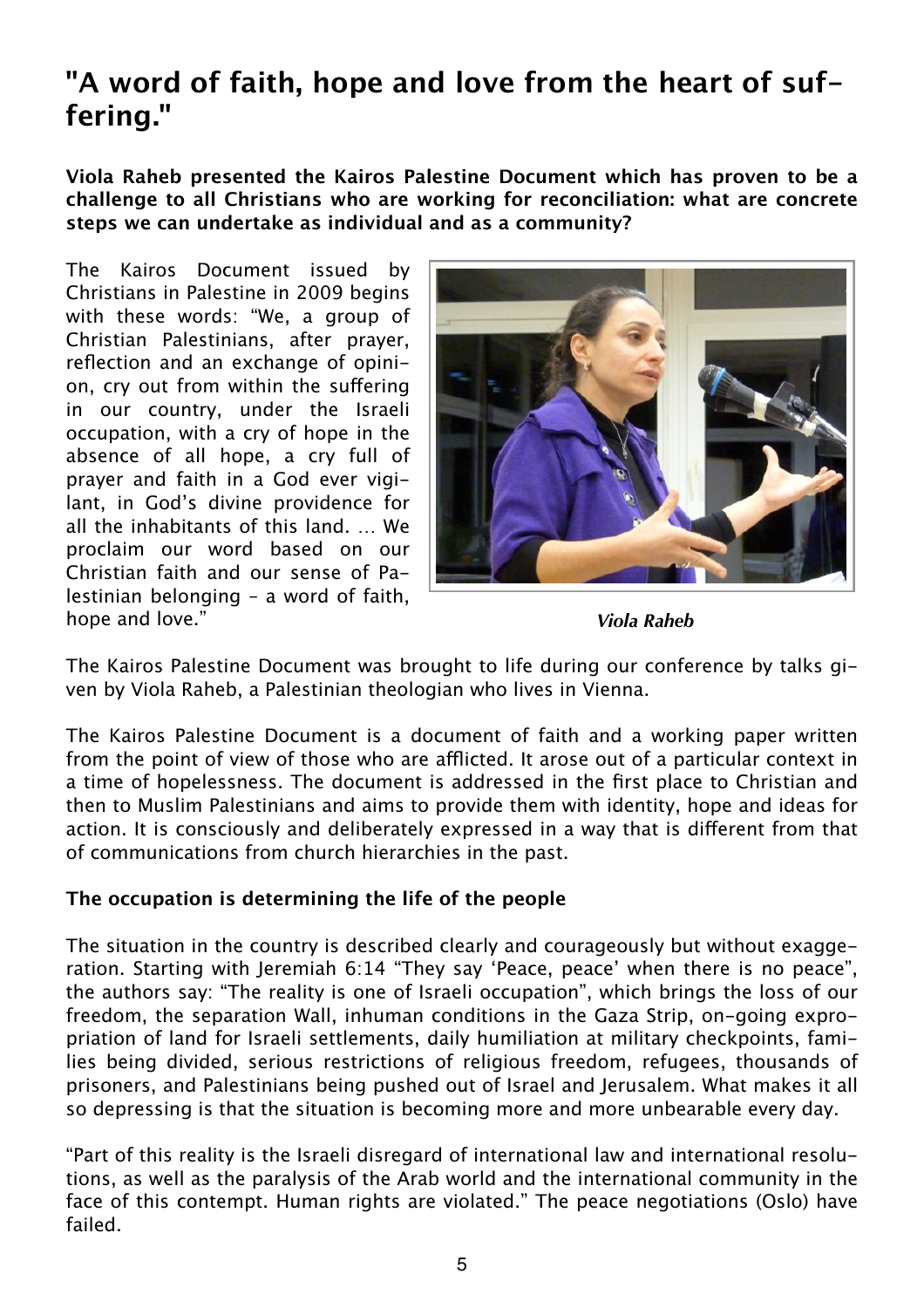

*"We refuse to be ememies" Tent of Nations Project - building bridges between nations*

This situation, "the absence of any vision or spark of hope for peace and freedom pushes young people, both Muslim and Christian, to emigrate. Thus the land is deprived of its most important and richest resource."

#### **Living the answer: Faith, love and hope**

Out of this situation the authors explain the three key Christian concepts, "faith, hope, and love". In spite of everything, it is the hope which is borne by faith in a just and benevolent God which works for peace and justice. This hope loves the enemy and sees the face of God in EVERY

human being. Injustice must be exposed and justice established. The Israeli occupation and all forms of discrimination must be brought to an end. For this to happen there must be protest and creative nonviolent resistance which resists evil with love. The aim is liberation of both the perpetrator and the victim and liberation of both peoples.

The Kairos Palestine Document is therefore being studied in many groups and schools of all religions with the goal of building a broad nonviolent protest movement in Palestine and promoting nonviolent resistance as an alternative to resignation, emigration and violence. The authors call on their own people to deliberately refrain from buying Israeli products.

We are asked to face up to the truth and to join our brothers and sisters in Palestine on a stretch of the path of nonviolent resistance. We are asked to participate in boycotts and disinvestment from (Western) companies and banks which profit from the occupation and the construction of settlements which are illegal under international law. We are asked to contribute by means of economic sanctions to bringing to an end the double standards which allow Israel to ignore international resolutions.

#### **During the discussion that followed Viola Raheb's talks, the following points were raised**:

The call for boycott, divestment, and sanctions is rejected by many groups, especially in Germany. But Viola rightly asked us what nonviolent alternatives we can suggest which will have an impact at the highest levels.

She also pointed out that everyone wants to sing about peace, but no-one is prepared to pay the price for it.

People on both sides are traumatised by the occupation as a result of direct



*Jakob Fehr, Viola Raheb and her husband Marwan Abado whose music was a real gift to us*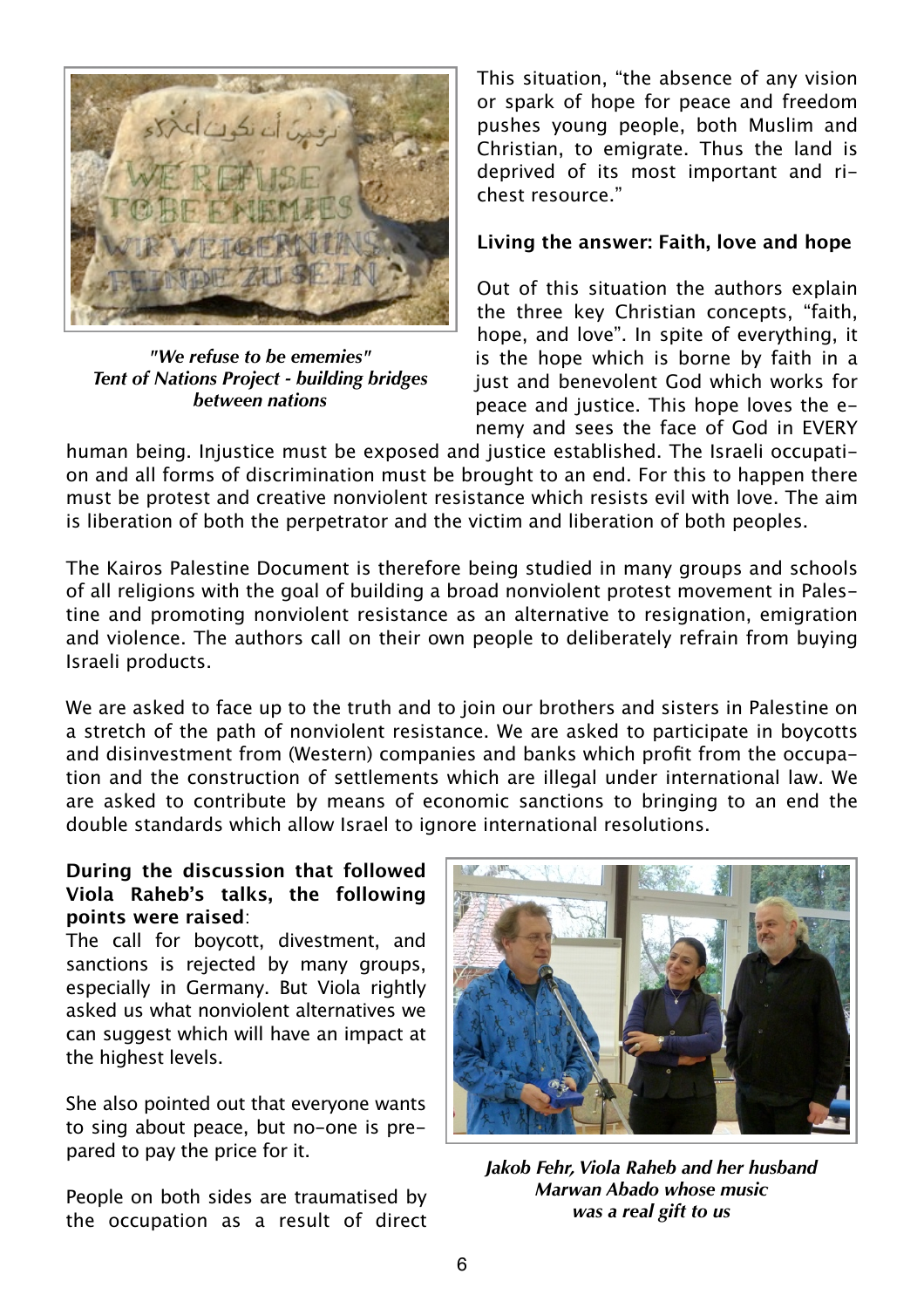physical violence: the young Israeli soldiers who are ordered to harass Palestinians and to commit human rights abuses or demolish houses, and the Palestinians who live in constant fear; the Israelis who are frightened of - or are the victims of - bomb or rocket attacks, and the Palestinians who are refused access to the most basic necessities.

The price which is being paid by people on both sides is too high. That's why there are people and groups on both sides who are working for peace and justice and who want to see an end to the violence. Viola said that it is not enough for Israelis and Palestinians to meet together in a pleasant atmosphere. It is important for peace groups to demand an end to the occupation and respect for human rights, and to work on the transformation of their own society. The aim is for all the people throughout the Middle East to be able to live together in peace with justice. In talking about aims, Viola said that until we grasp that the survival of one side enables the survival of the other, there will be no peace. We don't all have to like one another. But we must not kill one another when we are unable to like one another.

Viola asked us as peace churches together with groups on all sides to promote nonviolent resistance, to give both theological and practical support to it, and to develop new forms of resistance. She hopes there will be people who commit themselves wholeheartedly with all their tenderness and vulnerability to working nonviolently and creatively for peace and justice in Israel and Palestine.

**Report by Ellen Leutbecher, Mennonite Peace Committee-Germany (DMFK), on the joint conference of DMFK, FOR Germany, Quaker German Yearly Meeting and Church and Peace, November 2012.**

| <b>Kairos Palestine Document:</b><br>http://www.oikoumene.org/en/res<br>ources/documents/other-ecumeni<br>cal-bodies/kairos-palestine-docu<br>ment     | Day seminars<br>from the Anabaptist Network and Mennonite Trust:<br>26 Oct 2013:<br><b>Disordering Gender Relationships: Women and Men after</b>                               |
|--------------------------------------------------------------------------------------------------------------------------------------------------------|--------------------------------------------------------------------------------------------------------------------------------------------------------------------------------|
| For more informations:                                                                                                                                 | <b>Christendom</b>                                                                                                                                                             |
| <b>Sabeel - Ecumenical Liberation</b><br><b>Theology Center, Jerusalem</b><br>www.sabeel.org<br>South African Theologian re-<br>sponding to the Kairos | Birmingham, International Mission Center Selly Oaks,<br>10-16:30<br>30 Nov 2013:<br>The Essentials of Radical Faith<br>Stuart Murrey, Exeter, The Exwick Parish Hall, 10-16:00 |
| <b>Palestine Document</b>                                                                                                                              |                                                                                                                                                                                |
| http://www.oikoumene.org/en/res                                                                                                                        | <b>Fellowship of Reconciliation England</b>                                                                                                                                    |
| ources/documents/other-ecumeni                                                                                                                         | 2 Dec 2013:                                                                                                                                                                    |
| cal-bodies/south-african-respons<br>e-to-kairos-palestine-document                                                                                     | Concert at Christ Church Oxford - starting tof he commemo-<br>ration of WW1<br>For details: www.for.org.uk                                                                     |

*"So people of faith are not lobbyists but wind changers ... And all the change to world history comes through our personal commitments... Believe that your commitments can change the world."*

*(Jim Wallis, quoted from "The Anglican Peacemaker, Sep 2013)*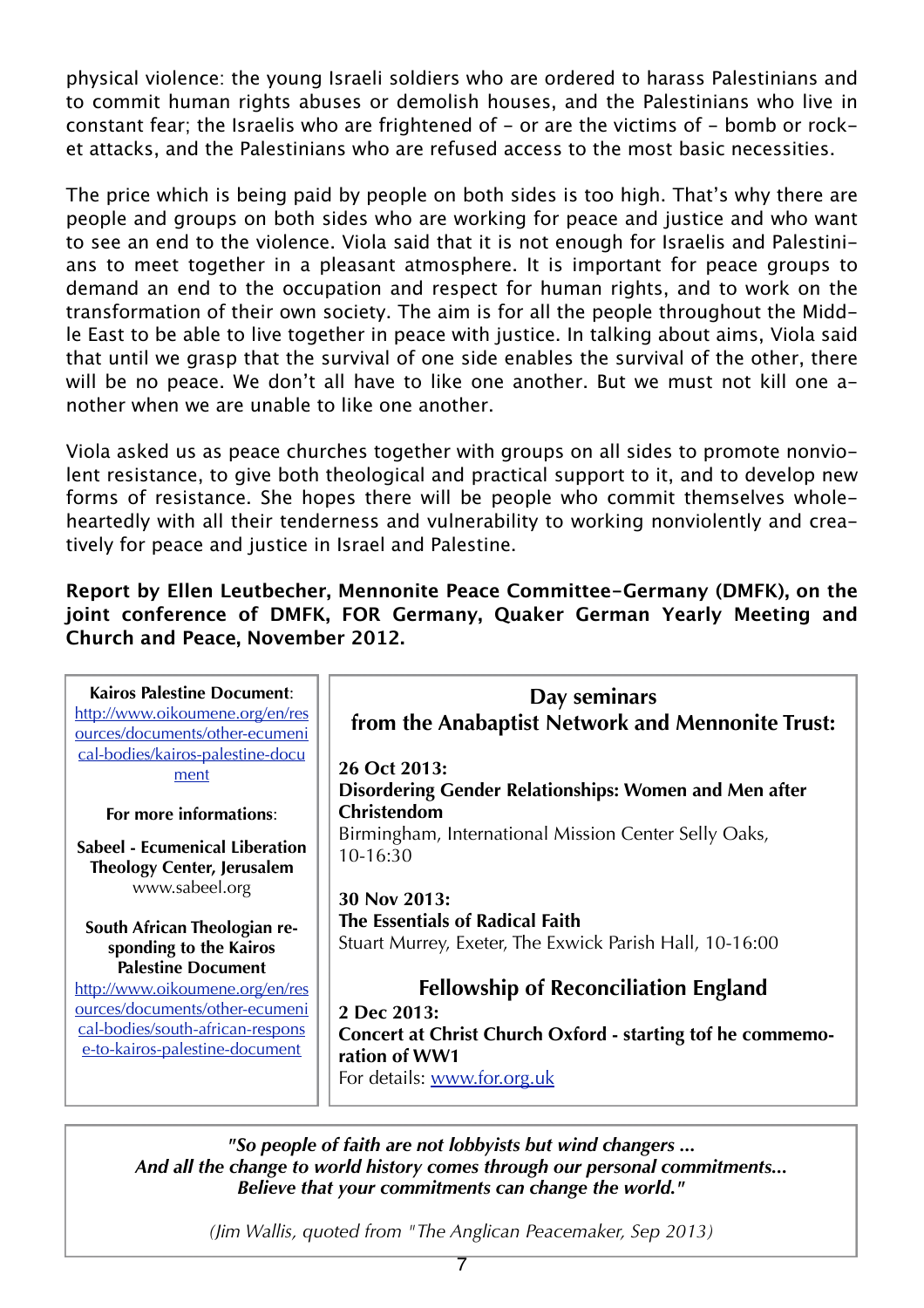## **Protect people! But how?**

**Challenges to discipleship**

**"We continue to struggle with how innocent people can be protected from injustice, war and violence. In this light, we struggle with the concept of the "responsibility to protect" and its possible misuse. We urgently request that the WCC and related bodies further clarify their positions regarding this policy." This is part of the message of the International Ecumenical Peace Convocation (IEPC) held in Jamaica in 2012. The debate around these issues amongst church representatives, politicians, civil society, and academics, together with the preparation of delegates to the 10th Assembly of the World Council of Churches (WCC), to be held in Busan, South Korea, in November, was the subject of the congress "People protected – just peace lost?" in Berlin in June.**

The congress was organised by the Protestant Academies of Berlin and Villigst, the Study Centre of the Protestant Research Association, and the Conference on Peacemaking of the Protestant Churches in Germany (EKD). This conference was part of the two-year consultation on the aims and strategy of German foreign and security policy …. "to serve the cause of world peace", in which the Protestant Academies of Villigst (Schwerte), the Rhineland (Bonn), Berlin, Loccum, and Thuringia (Neudietendorf) are participating.

**The concept of "responsibility to protect – R2P" has posed new challenges to churches and believers.** How can churches promote this concept and its further development? What role do churches and civil society have, especially in relation to prevention? And what structures are required? These questions were raised by the Bishop Martin Schindehütte, Director of the Department for Ecumenical relations and Ministries Abroad of the Evangelical Church in Germany (EKD) and Renke Brahms, EKD spokesperson on peace issues.

"History, especially in the witness of the historic peace churches, reminds us of the fact that violence is contrary to the will of God and can never resolve conflicts. It is for this reason that we are moving beyond the doctrine of just war towards a commitment to Just Peace." However, the concept of just peace raises further questions for us regarding the responsibility to protect in cases of (potential) genocide, war crimes, cri-



mes against humanity, and ethnic cleansing. The responsibility to protect is actually a small part of the steps agreed by the UN in 2005 and is integrated within prevention, response, and post-conflict peace building.

In the introductory speeches and during workshops the various requirements of the "responsibility to protect" concept were worked out, especially from an ethical perspective.

The UN is the institution of the global community with the task of facilita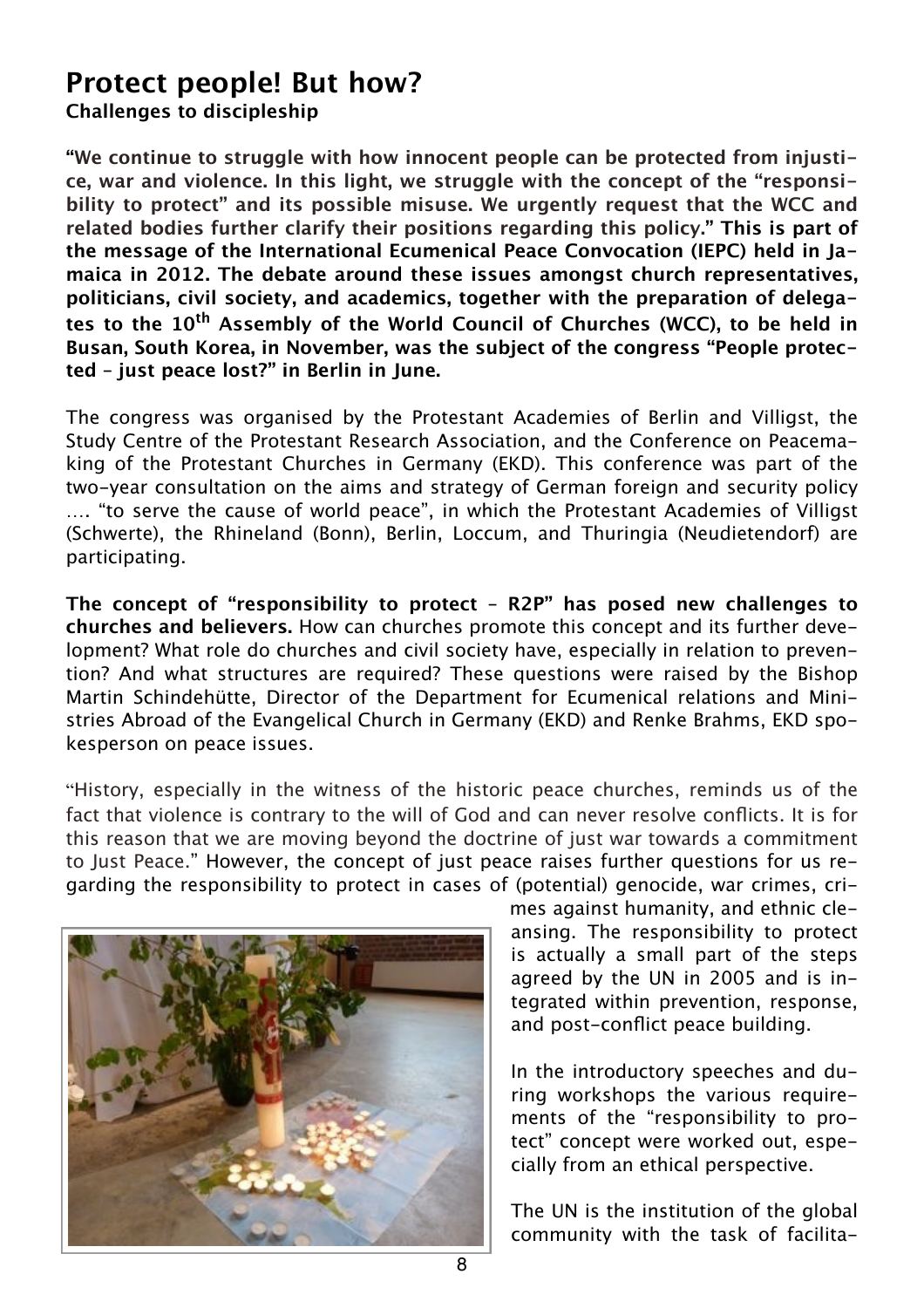ting the non-military resolution of conflicts. When the UN was founded following the experience of the two world wars, the resolution of conflict focussed on state actors in what were mostly conflicts between states. The former UN Special Representative for the Responsibility to Protect – R2P, Dr. Edward C. Luck of the University of San Diego, said that, even with the development of the Responsibility to Protect as an instrument of policy, there was little awareness within the UN that there had been a fundamental change in the character of warfare. **Instead of interstate conflicts there now tend to be internal crises and conflicts, in which non-state armed groups commit crimes and must be held responsible for them.** Such scenarios have not been foreseen in the regulation of the international community until now. New measures must take account of this and apply the principle of responsibility to protect accordingly. Civil society is not just a victim in these circumstances but has an active role to play, both during a crisis and in the preceding stages (prevention) and afterwards (peace building). "So we realise that very often people are left to self protection. Sometimes the most effective responses have been when populations, families, villages, individuals, decide to take some kind of action to make themselves less vulnerable. We also recognise that governments are not black boxes – they are made of individuals who make choices. IR2P (individual Responsibility to Protect) seeks to influence those choices." (Edward Luck, conference documentation)

When Christians try to find their own responses to this UN concept, they contribute to political discourse speaking from their theological basis. Fernando Enns and Jakob Fehr, both of whom are Mennonite theologians, argue from a similar theological basis: Love of God is also the basis of love of one's neighbour. **A person's life belongs to God. It is not at our disposal. This is the basis for loving our neighbours and loving our enemies.** So long as prioritising civilian action includes the possibility of military action as a last resort, it will be necessary to find robust criteria for military intervention. However, there is no ethical dilemma for the peace churches and many in other traditions, because their understanding of the Gospel leads them to rule out the use of violence as an option. "People who take seriously what Jesus said about loving your enemy as a principle both of ethical and political behaviour reject the course of using force, even if their own life is at risk.. (…) **Refraining from violence is bound up with active commitment to alternative strategies for conflict resolution."** (J. Fehr, conference documentation)

Both theologians described their reflections on what action can be taken in the extreme situations which are addressed by the UN concept. Enns proposed a concept of "just policing" which would allow for the possibility of "police using force". Most people are in favour of police who may use force or even violence in clearly defined circumstances to protect the life, health, and property of citizens. Jakob Fehr bases his rejection of this on theses put forward by Ullrich Hahn, president of the German Fellowship of Reconciliation. Such police forces cannot be compared with our community police whom we may even know by name as we encounter them on their beat. They are well armoured and highly specialised units and therefore very similar to military troops.

Jacob Fehr bases his hope on groups and people who, in small teams, have already been active in crisis regions for decades: Christian Peacemaker Teams, the Ecumenical Accompaniment Programme (EAPPI) of the World Council of Churches, Peace Brigades International, Nonviolent Peaceforce, intervention under the auspices of the Civilian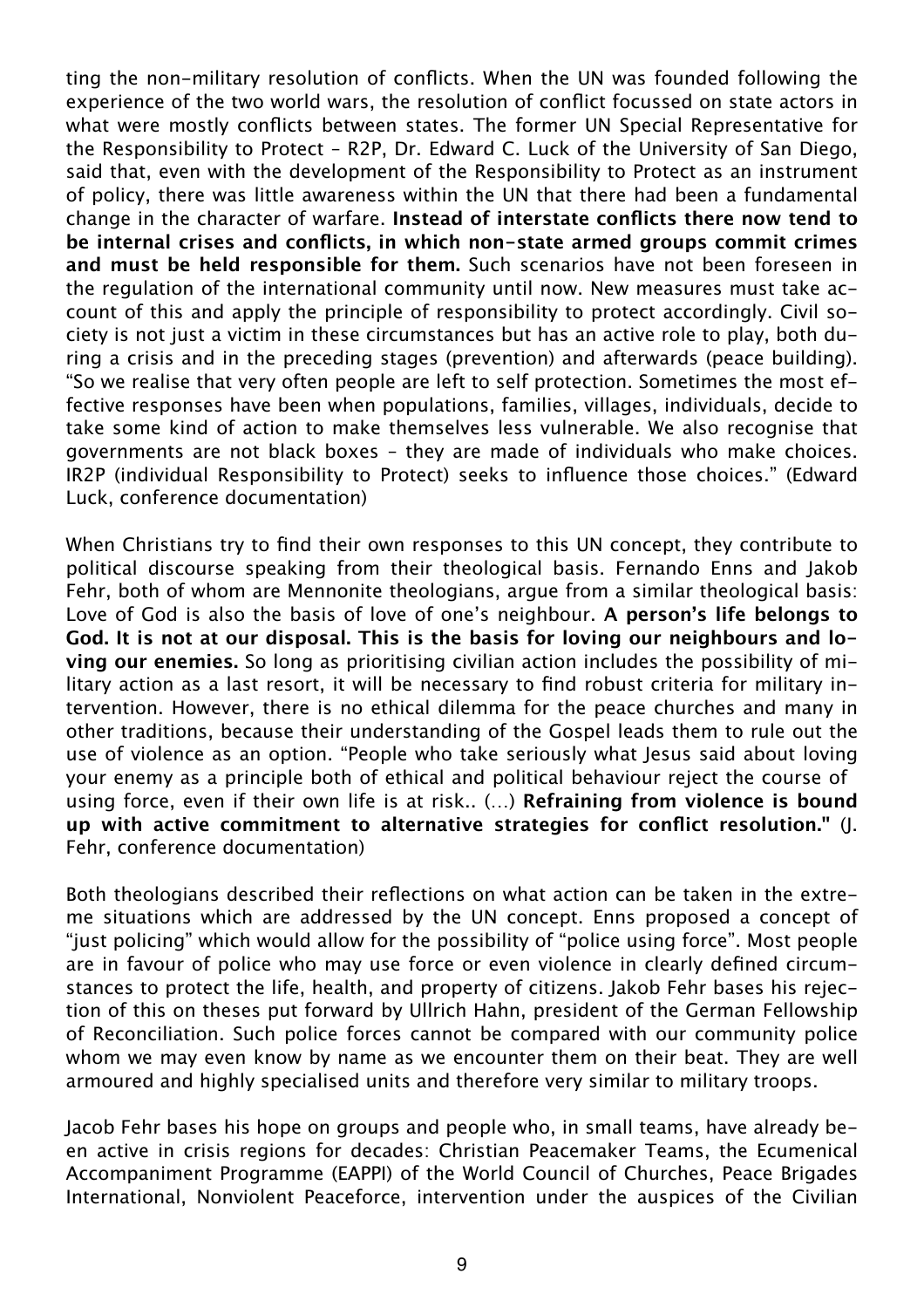Peace Service, the "quiet diplomacy" of the Quakers… There is already a long history of nonviolent intervention. It should be evaluated, organised and strengthened.

The churches are in a position to contribute to this praxis of nonviolent intervention, because they have a local presence in crisis regions even before the first UN soldier is sent there. Churches could do more to prepare themselves for making a positive contribution to conflict management and crisis intervention. And they could take on this role more strongly by giving support to their sisters and brothers in the ecumenical world. Believers in the countries of the global North must take on an active role in not only abhorring arms production, but also in campaigning for effective measures which outlaw arms production altogether – even when it hurts. Above all, there can no longer be any justification of military intervention.

Here is another quote from the final document of the International Ecumenical Peace Convocation in Kingston: **"**We as churches are in a position to teach nonviolence to the powerful, if only we dare. For we are followers of one who came as a helpless infant, died on the Cross, told us to lay aside our swords, taught us to love our enemies and was resurrected from the dead.**"**

We are faced with the challenge of following the path of discipleship.

Davorka Lovreković

For the text of the final document from Kingston go to: [http://www.overcomingviolence.org/en/resources-dov/wcc-resources/documents/pre](http://www.overcomingviolence.org/en/resources-dov/wcc-resources/documents/presentations-speeches-messages/iepc-message.html) [sentations-speeches-messages/iepc-message.html](http://www.overcomingviolence.org/en/resources-dov/wcc-resources/documents/presentations-speeches-messages/iepc-message.html) 

### ✽ ✽ ✽ ✽ ✽

# **Vigil and protest against the world's largest defence and security trade fair: EUROSATORY Paris, June 16 - 20, 2014**

Every two years, global market players in the defense and security industry meet in Paris for a trade fair. The organisers pride themselves not only for being the largest fair in their sector but also for attracting the most visitors: military personnel, government officials, and top managers in the industry. The exhibitors display military and security products covering the entire supply chain from raw materials to finished products, including research and development projects. Next year the organisers are emphasising the security sector with new technology clusters on "Civil Security and Emergency Response", "Critical Infrastructure and Sensitive Facilities Protection" and "Measurements, Tests and Testing Centres". They hope to attract many new visitors, especially from the private sector.

In the past French Quakers, supported internationally, have organised vigils at the entrance and inviting conversion. Next year there are plans for vigils and other forms of protests.

**If you are interested in helping with the preparations and/or participating, you may contact Edward Haasl, Peace Secretary of the Belgium and Luxembourg Yearly Meeting of the Society of Friends, at [haasl@telenet.be.](mailto:haasl@telenet.be)**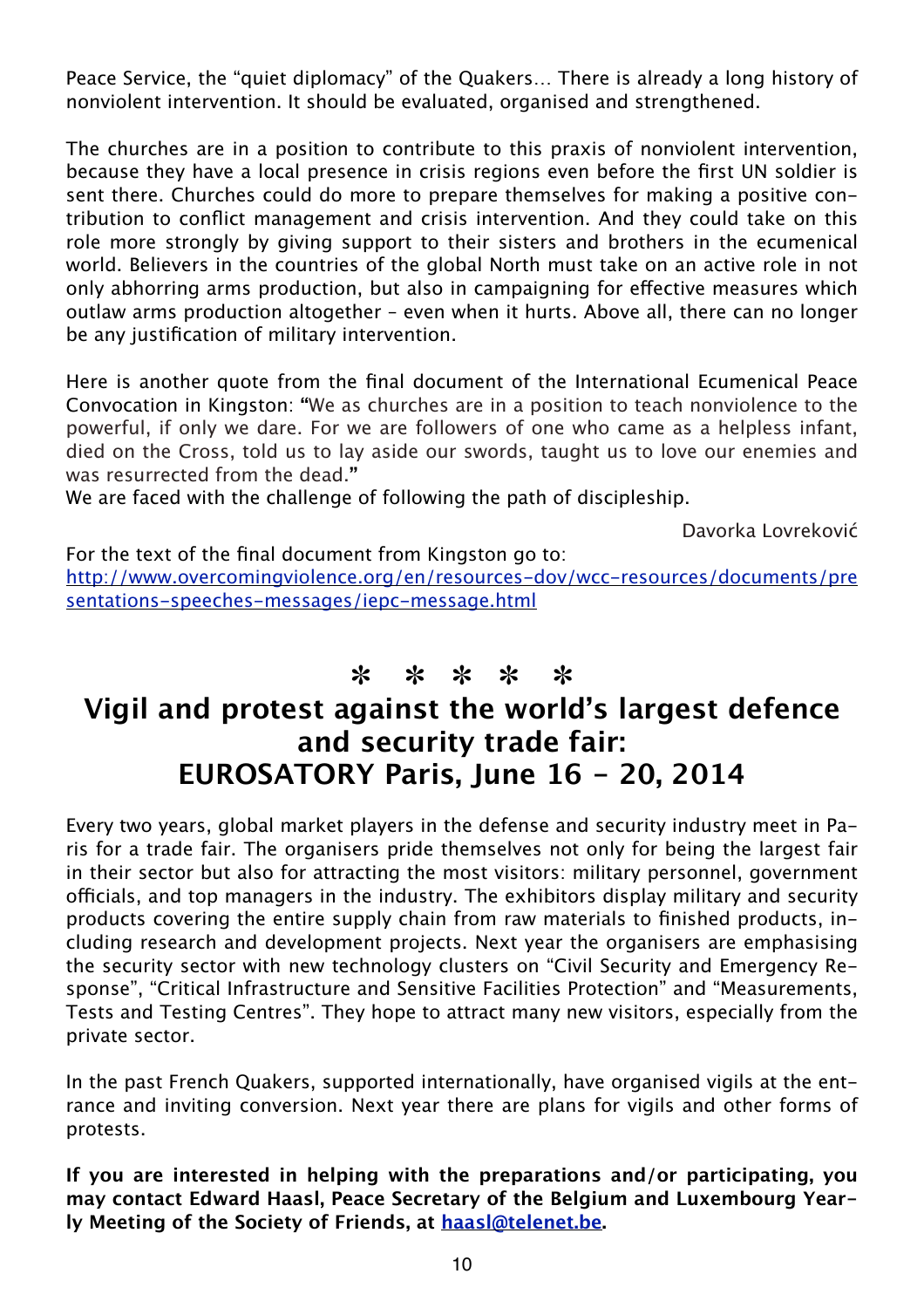# **Now is the time to speak and act**

### **No military intervention in Syria Develop civilian alternatives to military intervention**

We, members of the Church and Peace network, know many people in or from Syria, believers of different religious communities, who are actively engaged in civil society and are seeking dialogue. Together with them, when change seemed possible after many years of dictatorship, we hoped and prayed for reconciliation as the violence increased.

As Christians, we totally reject war and military intervention. Counter-violence simply adds to the violence and breeds violence in both the short and the long term, especially in conflicts in which many different parties are involved. We regard the launching of military action as a punitive measure as a total failure of political action. Any action taken without a UN mandate undermines the political authority of the global organisation.

We commit ourselves to developing every possible means of civilian conflict resolution, so that more civilian instruments are available in future, so as to prevent the escalation of violence at an early stage.

We want to work together with all those who, even after years of escalating conflict, believe that it is both possible and desirable for all the different people in Syria to live together, and who are working for this using nonviolent means.

We have identified the following ways in which individuals can take action (see the links at the end of this article):

- Pray for peace in the region. We invite you to join in the initiative of Pope Francis and to pray in appropriate places on Saturday 7 September between 7.00 p.m. and midnight, to fast and to find out where our common will is leading us.
- In many of our communities there are people who have fled this civil war or who have been with us a long time because they could not live under dictatorship. They are now especially anxious about their family and friends who are still living in Syria. They need people to whom they can talk about their fears and their anger. We can listen with empathy and stand alongside them as good neighbours.
- Our friend Martin Arnold has written an open letter to politicians and appealed for signatories to a petition which calls for a nonviolent solution to be sought through the UN. Anyone who adds their signature automatically sends this open letter to politicians at the same time (see below).
- We can address government ministers, members of parliament and church leaders and encourage them to stand fast in opposing military intervention and supporting the development of civilian alternatives. We can also write letters of support to those who issue declarations against military intervention, because they need feedback and support, so that they know that their stance is supported by a great many people.

We are encouraged by the response of the Grand Mufti of Damascus to Pope Francis' call to prayer and fasting. Political action must grow out of our shared faith in the God of Abraham, so that the weapons are silenced and it becomes possible for people in the region to live together once more.